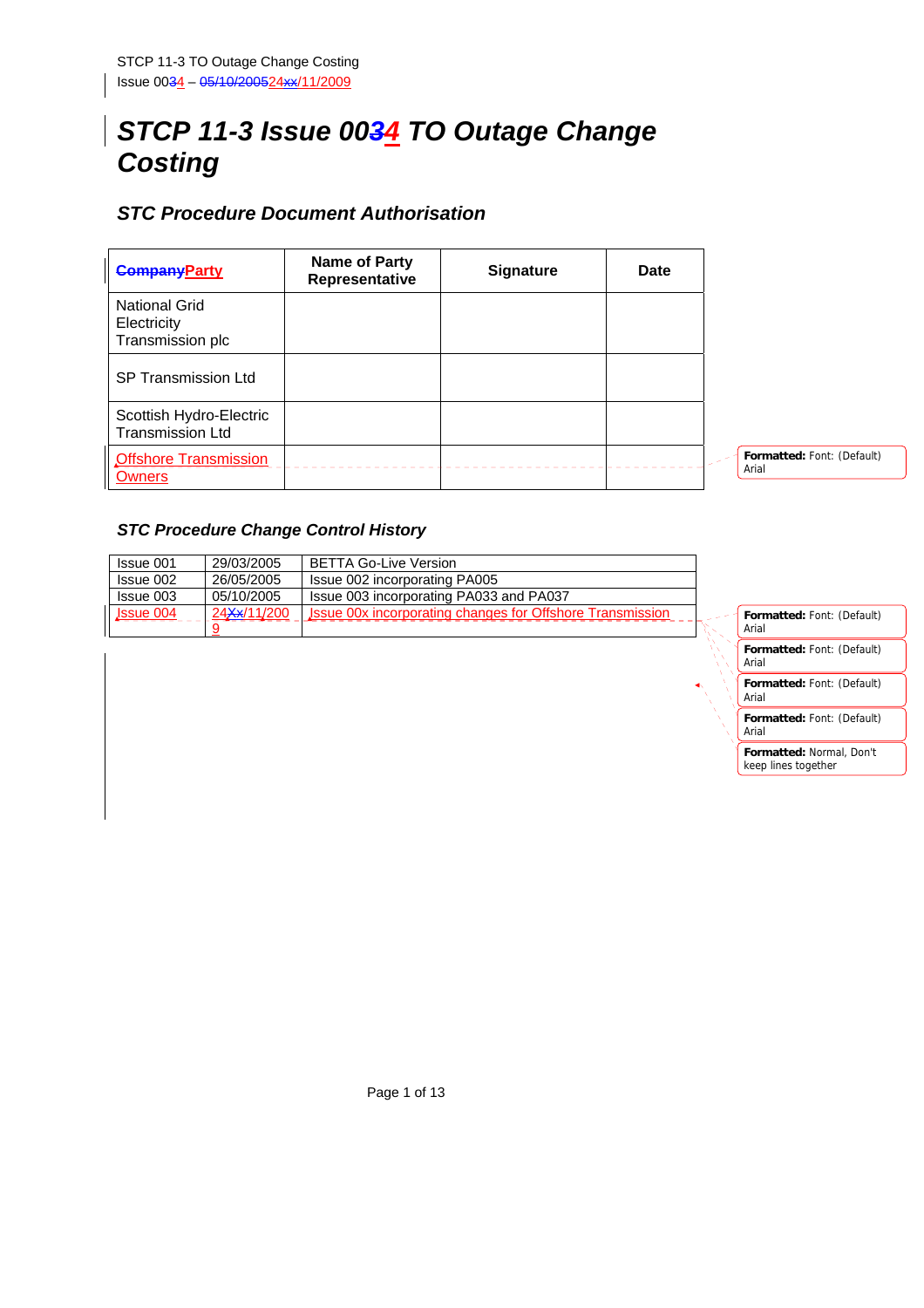STCP 11-3 TO Outage Change Costing Issue 0034 – 05/10/200524xx/11/2009

#### **1. Introduction**

#### *1.1. Scope*

- 1.1.1. This procedure describes the processes for managing any costs payable by NGET to a TO associated with requests by NGET for a change to a TO Outage, not caused by that TO, and any Knock-on Outages.
- 1.1.2. Only changes to TO Outages resulting from NGET initiated Outage Change requests after Plan Freeze (in Week 49) may be subject to a cost payment by NGET.
- 1.1.3. For the purposes of this document, TOs are:
	- SPT: and
	- SHETL; and
	- All Offshore Transmission Licence holders as appointed by OFGEM

In the event that specific conditions or exceptions are made in the document relating to an Onshore TO or Offshore TO these will be prefixed appropriately

#### *1.2. Objectives*

- 1.2.1. The objective of this process is to provide for efficient co-ordination and data exchange between NGET and TOs in relation to the management of costs related to NGET requests for a change to a TO Outage after Plan Freeze.
- 1.2.2. To meet this objective, this process specifies the following:
	- the information exchange required between NGET and each TO related to Outage Change requests;
	- the information exchange required between NGET and each TO related to Outage Change Cost Estimate requests;
	- NGET responsibilities to record details of Outage Change Costs and Outage Change Cost Estimates submitted by the TO, and any linkage between Outages and Knock-on Outages; and
	- the responsibility of each TO to prepare and submit Outage Change Cost Estimates and out-turn costs as reasonably requested by NGET.

# **2. Key Definitions**

#### *2.1. The following definitions apply for the purposes of this document:*

- 2.1.1. **Outage Change Costs** means those actual additional costs, including administrative costs, reasonably incurred by a TO as a result of an Outage Change requested by NGET, including but not limited to:
	- the removal of an Outage from the current Plan Year or that Outage Plan issued in Week 49 for the subsequent Plan Year;
	- achieving a requested change to the stated ERTS of an Outage in the current Plan Year or that Outage Plan issued in Week 49 for the subsequent Plan Year;
	- the additional costs incurred in changing outage start or finish times / dates including delays;
	- the additional costs incurred in returning an item of Plant or Apparatus on planned Outage to service early;
	- the additional costs incurred in moving an Outage to an alternative date within the current Plan Year or that Outage Plan issued in Week 49 for the subsequent Plan Year; and
	- any Knock-on Outage costs.

Page 2 of 13

**Formatted:** Bullets and Numbering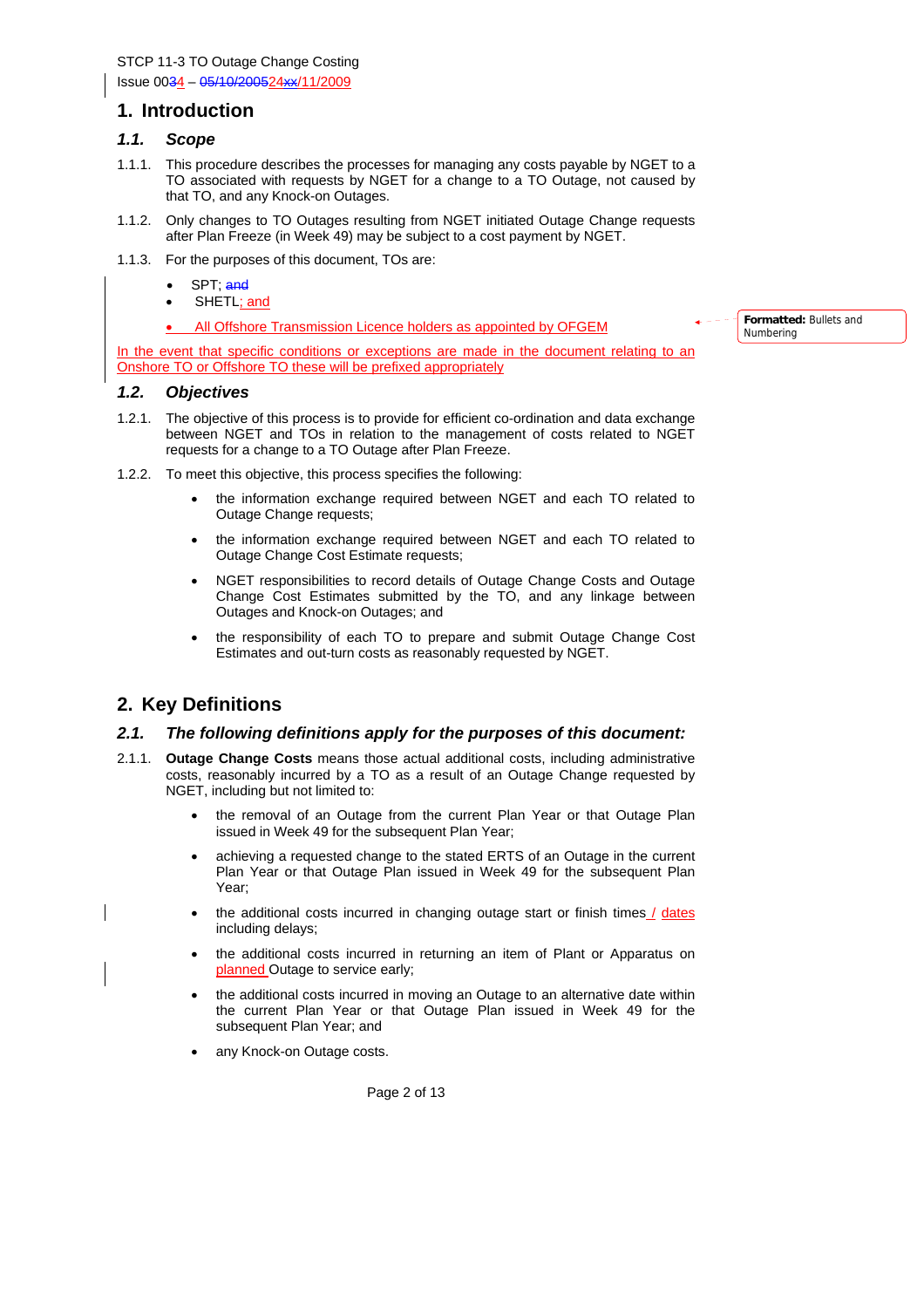- 2.1.2 **Knock-on Outage** means an Outage that will need to change as a direct or subsequent result of an Outage Change request and which may or may not itself incur Outage Change Costs.
- 2.1.3 **Outage Change Cost Estimate** means a forecast of the Outage Change Costs provided at an individual Outage Change Costs level, where practicable.
- 2.1.4 **Link Code** means the alphanumeric used with the initiating Outage, made up of the Outage number assigned to the initiating Outage in the NGET Outage Database together with a two letter suffix, used to identify the specific Outage Change under consideration and any linked Outages.
- 2.1.5 **Outage Change Code** means the Unique Change Identifier Code used to associate Knock-on Outages with the initiating Outage.
- 2.1.6 **Unique Change Identifier Code** means the STCP 11-2 Appendix C5 change code used by NGET to record the reason for the Outage Change.

### **3 Procedure**

#### **3.1** *Change Requests to TO Outages*

- 3.1.1 Changes to a TO Outage may be requested by either the TO or NGET in planning or Control Phase. Outage Change requests may include but are not limited to:
	- a change to a TO Outage start and / or finish date and / or time;
	- removal of a TO Outage from within the current Plan Year or that plan issued in Week 49 for the subsequent Plan Year;
	- an increase/decrease to the ERTS time associated with a TO Outage; or
	- an addition of a new TO Outage.

3.1.2 Outage Change requests will be implicit if the TO has incurred a cost due to  $a<sup>*</sup>$ change to the planned outage start or restoration times when this change was not attributable to the TO. The processes by which additional costs related to NGET requests for Outage Change requests are to be managed are described below.

3.1.2The processes by which additional costs related to NGET requests for Outage Change requests are to be managed are described below.

#### **3.2** *Outage Changes*

- 3.2.1 NGET may request an Outage Change from a TO for reasons such as, but not limited to:
	- a change in weather forecast that could affect the integrity of the<sup>+</sup> GBNational Electricity Transmission System (NETS) ;
	- a change in network configuration necessary to maintain GBNETS SQSS GB Transmission System security;or
	- information from another party resulting in a change to an Outage that affects a TO
- 3.2.2 If NGET believes an Outage Change may be required, NGET shall contact the relevant TO to discuss the potential Outage Change and, where appropriate, any Outage Change options. If, following discussions with the TO, NGET decides that an Outage Change is required, NGET shall submit a request for an Outage Change Cost Estimate using the pro-forma in Appendix B. If NGET accept the Outage Change Cost Estimate, NGET shall ask for Outage Change requests from the TO.

**Formatted:** Bulleted + Level: 1 + Aligned at:  $3.17 \text{ cm} + \text{ Tab}$ after: 3.81 cm + Indent at: 3.81 cm

**Formatted:** Bullets and

**Formatted:** Bullets and

Numbering

Numbering

Page 3 of 13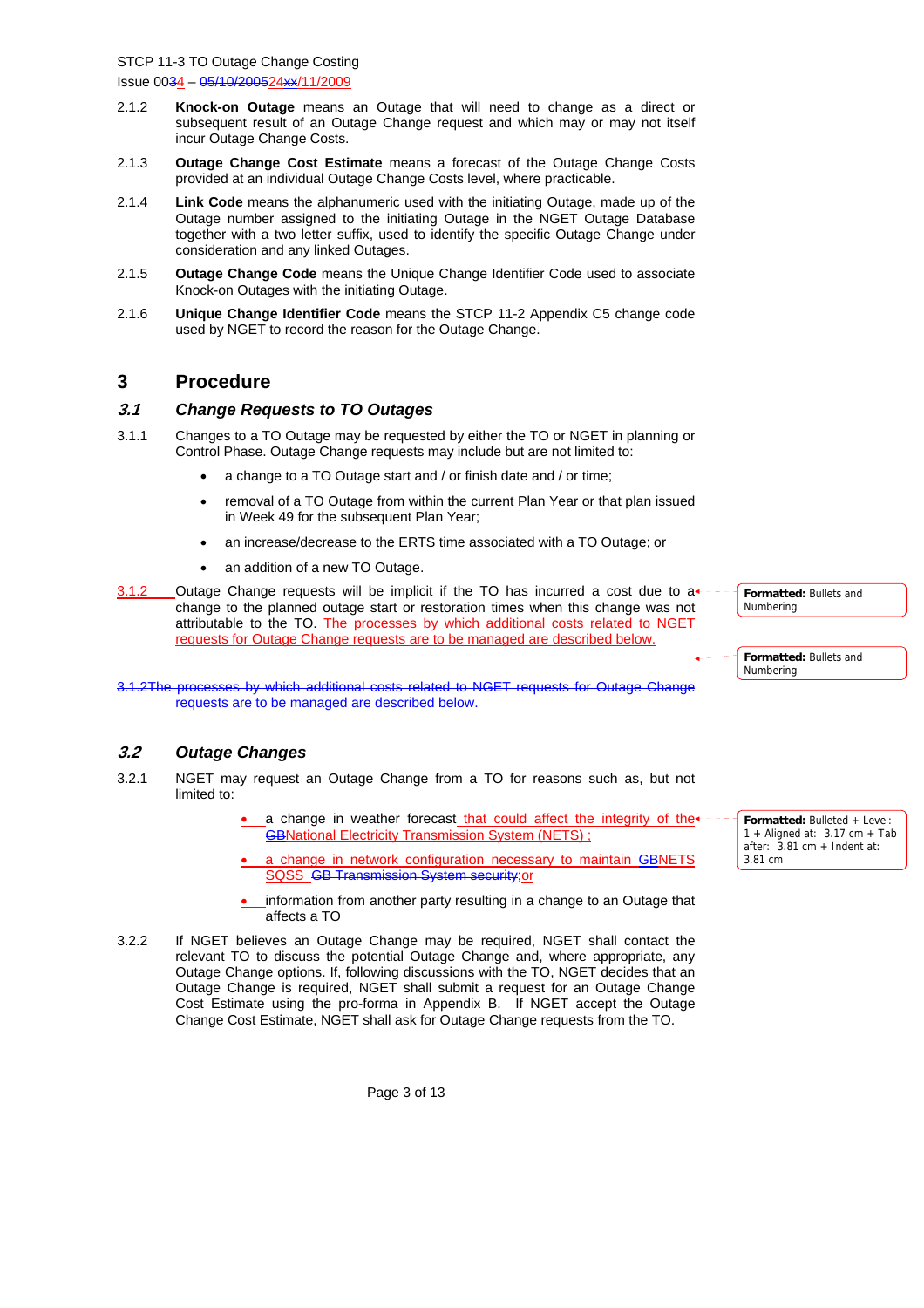- 3.2.3 The TO will provide Outage Change requests for the initiating Outage and any Knock-on Outages identified by either NGET or the TO for the chosen option in accordance with STCP 11-1 Outage Planning.
- 3.2.4 Each Outage Change request shall identify NGET as the Outage initiator in accordance with the codes provided in Appendix C of STCP 11-2 Outage Data Exchange, Appendices E1 and E2 illustrate how codes and links are used with initiating and Knock-on Outage changes.
- 3.2.5 The TO shall submit the Outage Change Cost Estimate to NGET made up of a forecast of Outage Change Costs in the form of the pro-forma in Appendix C and shall include:
	- the forecast costs associated with the Outage Change request; and
	- associated administrative costs; and
	- where the TO considers it practicable, separate costs and Outage Change details for any Knock-on Outage changes identified by the TO or NGET; or
	- where the TO considers it not practicable, the Outage Change Cost Estimate for all the Knock-on Outage changes shall be included in the costs of the initiating Outage, and the Knock-on Outages shall be recorded as linked but as zero cost Outages.
- 3.2.6 The Outage Change Cost Estimate, as determined by the TO, shall be on the basis of:
	- a fixed cost; or
	- a variable out-turn cost; or
	- a combination of these cost types; or
	- the TO confirming that the Outage can be changed at zero cost.
- 3.2.7 On receipt of a request for an Outage Change Cost Estimate (Appendix B) from NGET, the TO shall use reasonable endeavours to submit an Outage Change Cost Estimate, Appendix C:
	- in the 4-49 week ahead period: within 7 Business Days of receipt; and
	- less than 4 weeks ahead (including the Control Phase): as soon as reasonably practicable.

However, all Parties agree that the timing of the submission of an Outage Change Cost Estimate to NGET by the TO will depend on the complexity and timescales of the request.

- 3.2.8 As soon as reasonably practicable NGET will assess the potential implications of the requested change. This may include NGET, if appropriate:
	- liasing with affected parties; or
	- notifying the TO of further Knock-on Outages within the TO's Transmission System.
- 3.2.9 NGET shall submit any queries relating to an Outage Change Cost Estimate to the relevant TO as soon as reasonably practicable, which shall normally be within 2 Business Days of receipt of that Outage Change Cost Estimate.
- 3.2.10 The TO shall respond as soon as reasonably practicable to any such queries received from NGET regarding an Outage Change Cost Estimate.
- 3.2.11 When providing fixed costs to NGET within an Outage Change Cost Estimate, a TO shall specify the period for acceptance of these fixed costs which, where practicable, shall be not less than 7 Business Days from submission of the Outage Change Cost Estimate to NGET by the TO.

Page 4 of 13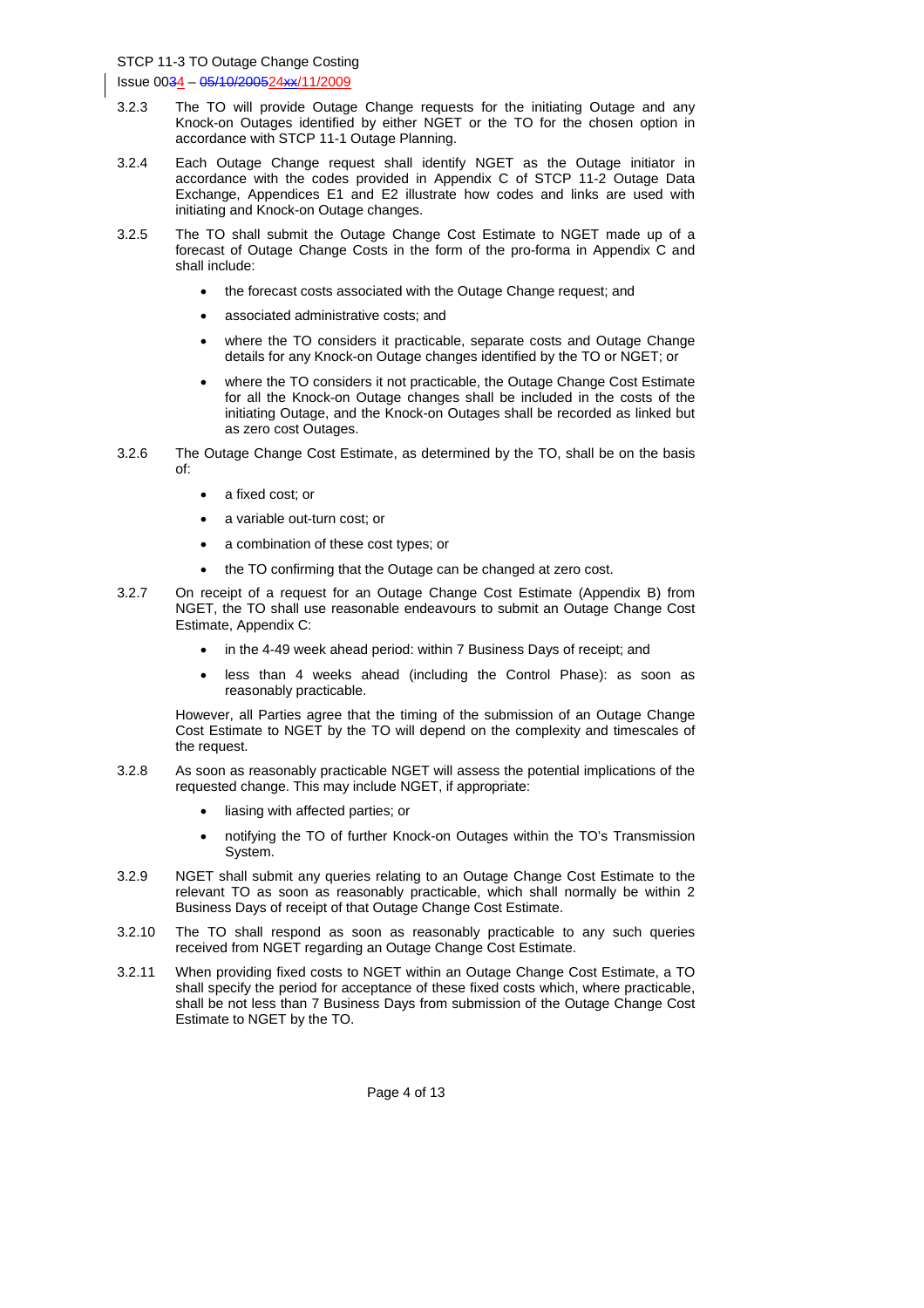- 3.2.12 Where further TO Knock-on Outages have been identified by NGET or the TO, NGET shall request that the TO revise its original Outage Change Cost Estimate to include the additional Knock-on Outages. If necessary a number of iterations of Sections 3.2.2 to 3.2.11 may be required before a complete assessment of the original Outage Change request can be completed.
- 3.2.13 NGET shall use reasonable endeavours to complete each iteration of the assessment of the Outage Change Cost Estimate.
	- in the 4-49 week ahead period: within 5 Business Days of receipt; and
	- less than 4 weeks ahead (including the Control Phase): as soon as reasonably practicable.

However, all Parties agree that the completion of the Outage Change request assessment process by NGET shall depend on the complexity and timescales of the request.

- 3.2.14 On completion of its assessment of the full implications of the original Outage Change request, NGET shall either approve or reject the Outage Change request (including any associated Knock-on Outage changes of which NGET has been notified). This decision shall be confirmed to the TO in writing by completing the proforma in Appendix C as soon as reasonably practicable. Less than four weeks ahead, if additional costs are incurred between the TO's submission of the costs for the Outage Change and NGET's approval of the Outage Change then these costs shall be added to the original Outage Change Cost.
- 3.2.15 NGET will record Outage Change Cost data. The TO providing an Outage Change Cost Estimate will have access to that data.
- 3.2.16 For the avoidance of doubt, all TO Outage Changes associated with the original NGET Outage Change request agreed between NGET and the TO will be subject to a cost payment by NGET in accordance with Section 4 of this procedure and STCP 13-1 Invoicing and Payment. These costs shall be fixed, variable out-turn, or a combinations of these cost types (as determined by the TO), or the TO shall confirm there are zero costs. Administrative costs associated with all rejected NGET Outage Change requests shall also be subject to a cost payment by NGET.
- 3.2.17 NGET shall pay to the TO the Outage Change Costs and any additional costs as set out in the Outage Change Estimate out-turn.

#### **3.3** *Outage Changes submitted in Control Phase*

- 3.3.1 This section applies to Outage Changes submitted in the Control Phase or where the procedure in Section 3.2 is not completed by the start of the Control Phase.
- 3.3.2 In the event that NGET requires or causes a change to a TO Outage in the Control Phase the procedure in Section 3.2 shall be followed as far as possible. However, it is recognised that in the Control Phase, a TO may be unable to provide an Outage Change Costs Estimate to NGET; or the procedures detailed in Section 3.2 may not have been completed before the change has to be implemented for operational reasons. In such circumstances, following discussions with the TO Control Engineer, the NGET Control Engineer shall approve the Outage Change in the Control Phase by submitting a request for an Outage Change Cost Estimate using the pro-forma in Appendix B and the affected TO shall be reimbursed, in accordance with Section 4, for reasonably incurred additional costs associated with an Outage Change (including, without limitation, any Knock-on Outages) and any additional costs notified to NGET.
- 3.3.3 In the event that NGET causes a delay to the start or finish time of a TO outage, which is deemed by the TO to have incurred a material cost, the TO shall request NGET control to submit a request for an Outage Change Cost Estimate using the Pro-forma in Appendix B.

Page 5 of 13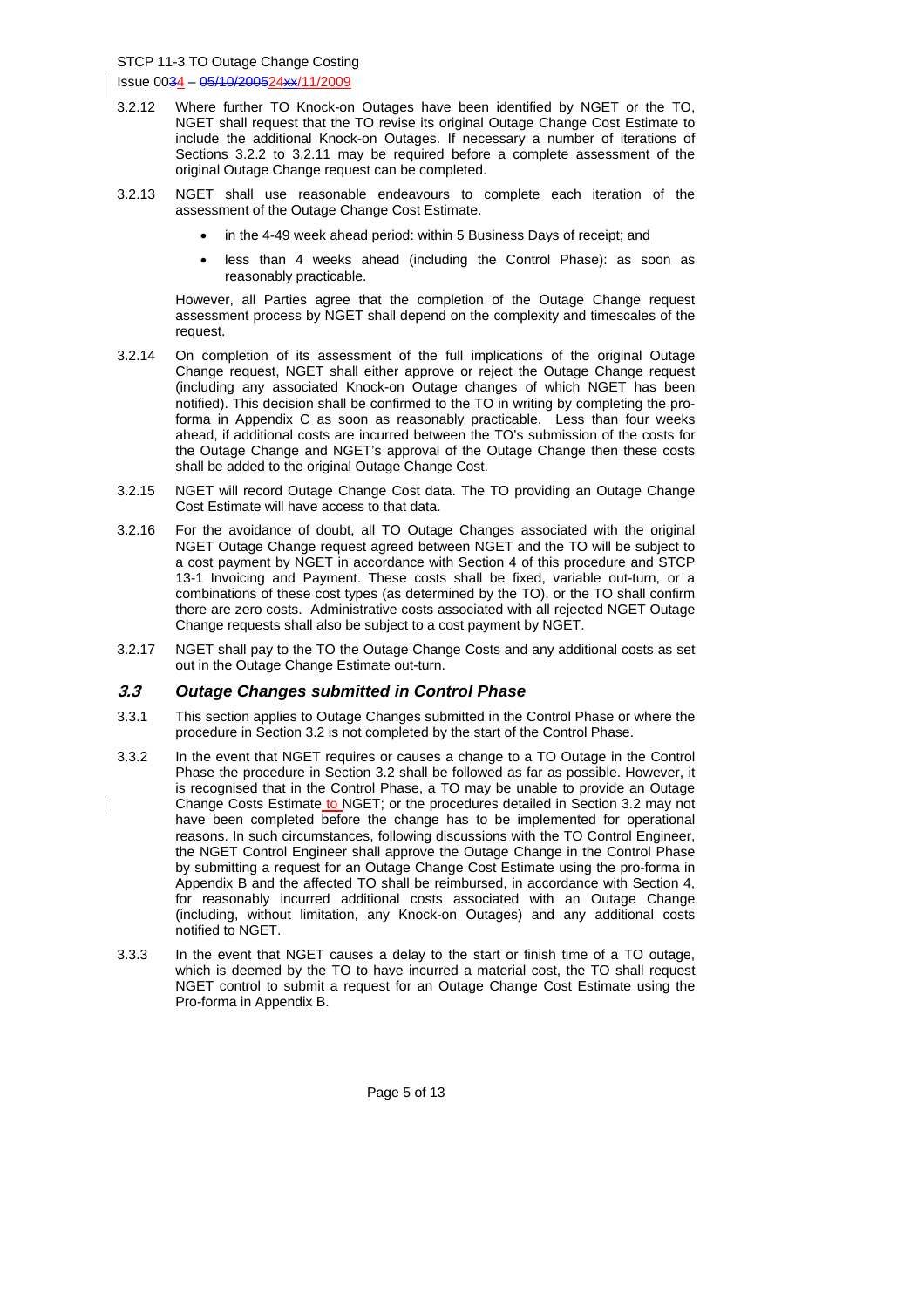STCP 11-3 TO Outage Change Costing Issue 0034 – 05/10/200524xx/11/2009

3.3.4 All Parties shall notify their respective day staff of any Outage Changes made in the Control Phase as soon as reasonably practicable. The Outage Change procedures of Sections 3.2 and 4.0 will then be progressed in retrospect by NGET and TO day staff, including completion of the pro-forma in Appendices B and C.

### **4 Payment for Outage Changes**

- 4.1.1 Outage Change Costs and any additional costs shall be cost-reflective and should be agreed by NGET and the TO and provided in the form of the pro-forma in AppendixC. These costs shall be fixed, variable out-turn, or a combinations of these cost types (as determined by the TO), or the TO shall confirm there are zero costs. At the time of submission of the Outage Change Cost Estimate NGET and the TO shall agree a date by which the TO shall submit an invoice.
- 4.1.2 In accordance with STCP 13-1 Invoicing and Payment and Other Charges in Schedule 10 of the STC:
	- NGET shall provide a purchase order number to the TO when approving or cancelling the Outage Change request;
	- the TO shall issue an invoice to NGET quoting the appropriate NGET purchase order number; and
	- the TO invoice will also quote the Unique Change Identifier Code used in the Outage Cost Pro-forma (Appendix C).
- 4.1.3 The TO will despatch the invoice to recover the cost of an Outage Change by the date agreed and specified in accordance with the pro-forma in Appendix C. All invoice dates will be no later than the 30 April immediately following the Financial Year for which the Outage Change relates, and would normally be no later than 2 months after the latest date involved in the Outage Change.
- 4.1.4 If NGET change an outage during the Control Phase without the completion of the planned work, any additional costs incurred by the TO for rescheduling the Outage shall be added to the cost of the Outage Change.

# **5 Outage Change Cost Monitoring**

#### **5.1** *TO*

- 5.1.1 Each TO shall monitor all variable Outage Change Cost Estimates submitted by that TO to NGET for which out-turn has not yet been achieved.
- 5.1.2 Each month the TO shall inform NGET in writing of any significant changes or potential significant changes to the Outage Change Cost Estimates. A significant change is a change that differs to the last value given to NGET by the greater of either 10% of the previous value or a change in excess of £10,000.

#### **5.2** *NGET*

- 5.2.1 NGET shall maintain a record of all Outage Change requests made, Outage Change Cost Estimates received and actual Outage Change Costs.
- 5.2.2 NGET shall maintain a record of any initiating Outage and its links to all Knock-on Outages (for both the initiating TO and any affected TO).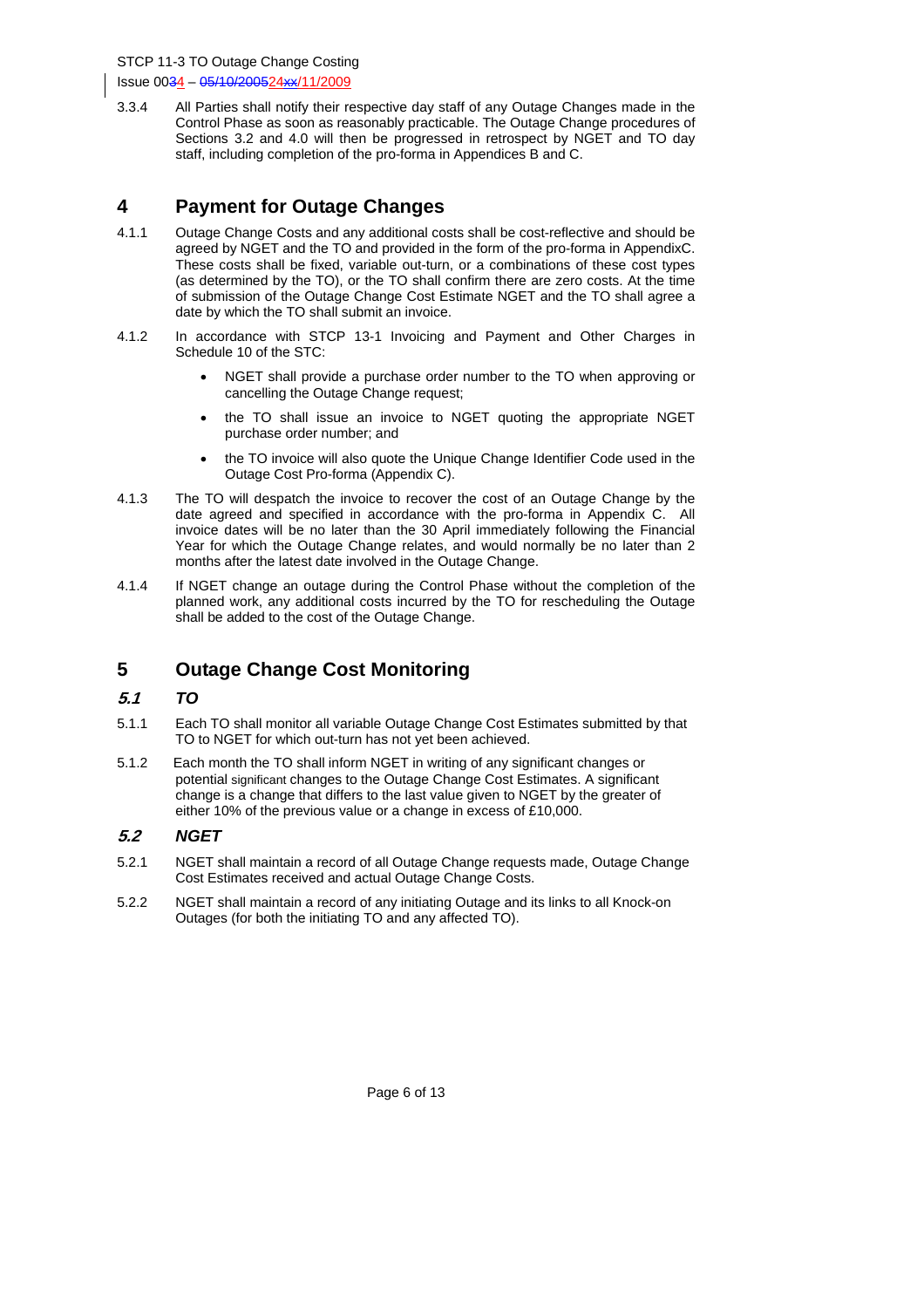#### *Appendix A Flow Diagram*

Note that the Process Diagrams shown in this Appendix A are for information only. In the event of any contradiction between the process represented in this Appendix A and the process described elsewhere in this STCP, then the text elsewhere in this STCP shall prevail.



Page 7 of 13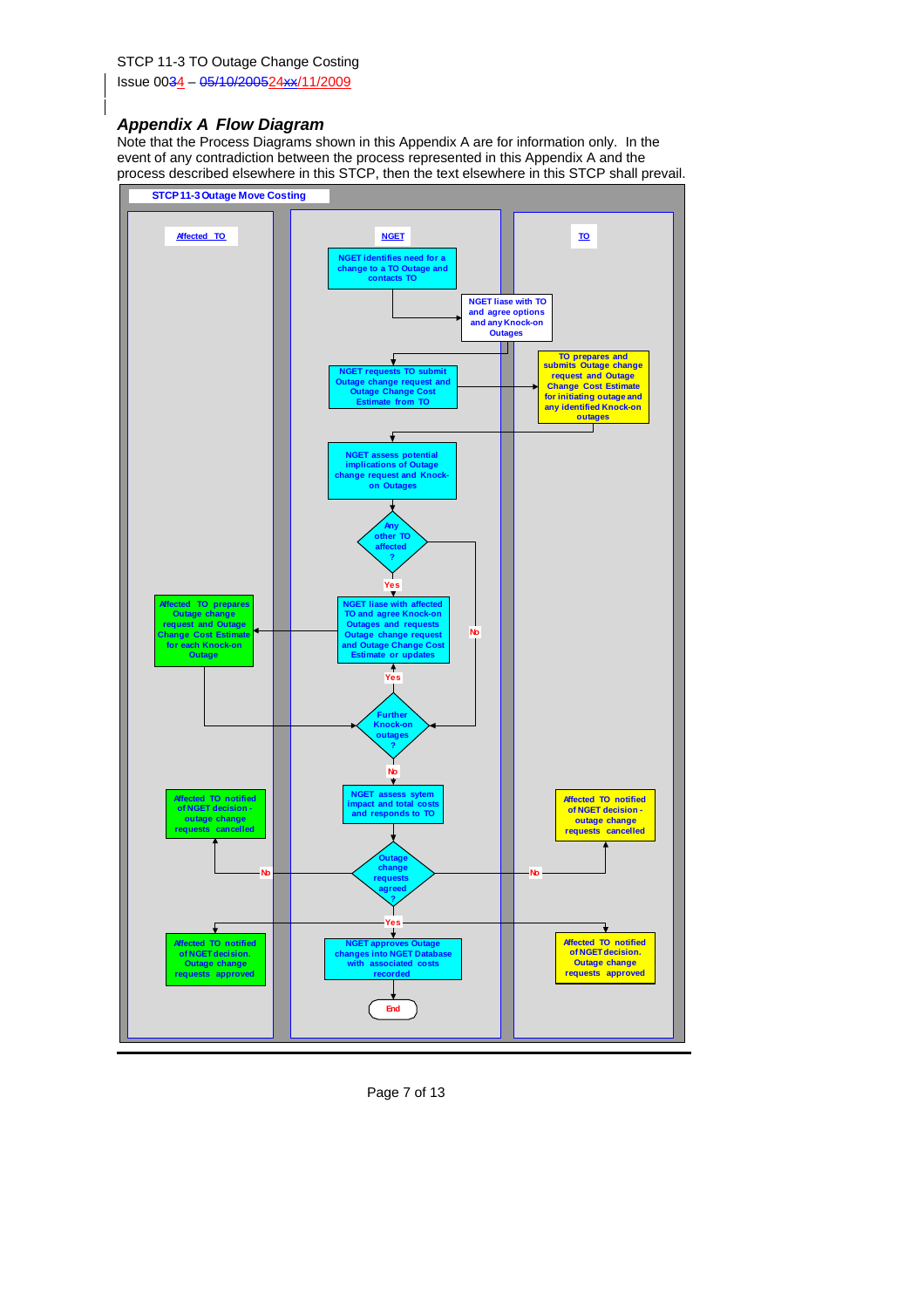#### STCP 11-3 TO Outage Change Costing Issue 0034 - 05/10/200524xx/11/2009

### *Appendix B: Request for Outage Change Cost Estimate.*

(A single Pro-forma is to be completed by NGET for a change to an outage in planning or control phase)

**Date ……………. Issue No. …………….. Page 1 of 1** 

| <b>Activity</b>                                       | Input              | <b>Notes</b>                                                                                          |
|-------------------------------------------------------|--------------------|-------------------------------------------------------------------------------------------------------|
| <b>Outage information - completed by NGET</b>         |                    |                                                                                                       |
| Name of Requester                                     |                    | Name of NGET engineer<br>requesting the change                                                        |
| Outage Number                                         |                    | As assigned in NGET<br>database                                                                       |
| Circuit description                                   |                    | Circuit name/description                                                                              |
| Date of Outage Change Cost<br><b>Estimate Request</b> |                    | Date Outage Change<br>request made by NGET                                                            |
| Reason for proposed<br>change/cancellation            |                    |                                                                                                       |
| Indicative new date and time<br>/ERTS                 |                    | NGET shall give indication<br>of a new proposed start<br>and end date and time or<br>new ERTS time    |
| Control Phase Only<br>Outage Change Approval          | Control Phase Only | Name of NGET engineer<br>approving the change in the<br>control phase                                 |
| Any additional information                            |                    | Any additional information<br>that NGET feel will be<br>useful to enable the TO to<br>cost the outage |
| Receipt information - completed by TO                 |                    |                                                                                                       |
| Date received by TO                                   |                    | Date Outage Change<br>request received by TO                                                          |
| Name of TO engineer                                   |                    |                                                                                                       |
| TO reference number                                   |                    |                                                                                                       |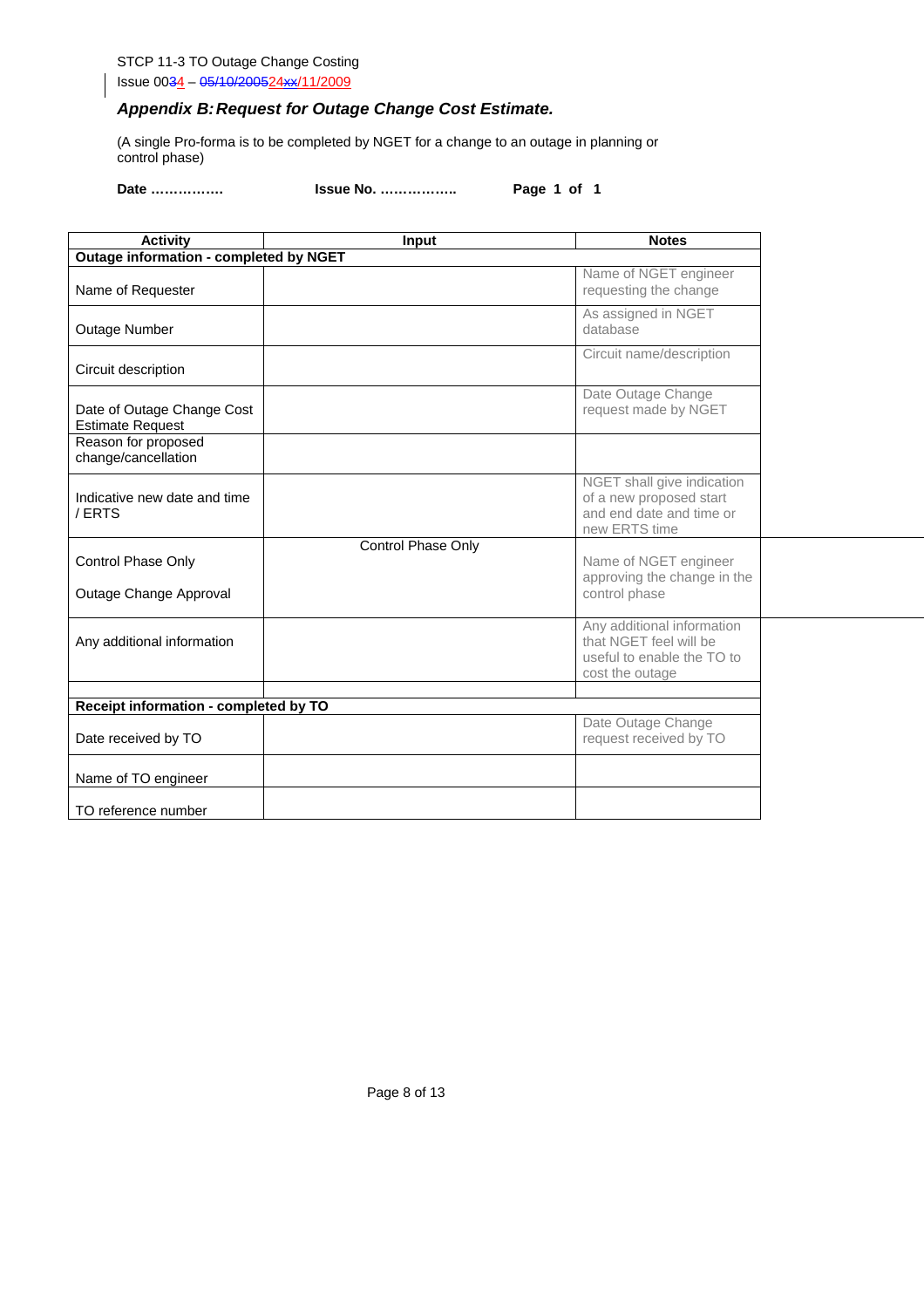STCP 11-3 TO Outage Change Costing Issue 0034 - 05/10/200524xx/11/2009

# *Appendix C: Outage Change Costs Pro-forma*

#### **Outage Change Cost Estimate (complete this section on page 1 only)**

**Date ………………… Issue No. ……… Page of** 

| From Name & Company       |                          | Name & Company of          |
|---------------------------|--------------------------|----------------------------|
|                           | SHETL / SPT <sup>*</sup> | person submitting estimate |
| Unique Change             |                          | Unique Outage number +     |
| <b>Identifier Code</b>    |                          | suffix (See App.C8/C9)     |
| <b>Outage Change Cost</b> |                          | Total cost of initiating   |
| Estimate                  |                          | Outage + all Knock-on (£)  |
| Outage Move Invoice       |                          | Normally no later than 2   |
| date                      |                          | months after latest date   |
|                           |                          | involved in Outage Change  |

#### **Outage Change Costs for**

| <b>Activity</b>                                      | Input                     | <b>Notes</b>                                                           |  |  |  |
|------------------------------------------------------|---------------------------|------------------------------------------------------------------------|--|--|--|
| Outage information - completed jointly by TO / NGET  |                           |                                                                        |  |  |  |
| <b>Brief description of Outage</b><br>Change request |                           | Changed item                                                           |  |  |  |
| Date of change request                               |                           | Date Outage Change<br>request made by NGET                             |  |  |  |
| Outage Number                                        |                           | As assigned in NGET<br>database                                        |  |  |  |
| Outage Type                                          | Initiating / Knock -on *  | Is this the Initiating or a<br>Knock-on Outage                         |  |  |  |
| Unique Change Identifier<br>Code or Link Code        |                           | Unique Outage number +<br>suffix (See App.C8/C9)                       |  |  |  |
| Outage Change Code                                   |                           | NGET code from App C5 of<br>STCP 11-2. Use OK for<br>Knock-on Outages. |  |  |  |
| Cost information - completed by TO                   |                           |                                                                        |  |  |  |
| Cost Type                                            | Variable / Fixed / Zero * | TO determines costs as<br>Variable, Fixed or Zero                      |  |  |  |
| Duration applicable for Fixed<br>Costs               | <b>Business Days</b>      | Duration for which any fixed<br>costs estimate will apply              |  |  |  |
| <b>Outage Change Costs</b>                           | £                         | TO additional cost of<br>changing this Outage                          |  |  |  |
| <b>Admin Costs</b>                                   | £                         | TO admin costs associated<br>with this request                         |  |  |  |
| <b>Total Outage Change Costs</b>                     | £                         | Total TO additional cost of<br>changing this Outage                    |  |  |  |
| <b>Decision information - completed by NGET</b>      |                           |                                                                        |  |  |  |
| Date received by NGET and<br>by whom                 | <b>NGET</b>               | Date cost information<br>received by NGET and<br>recipient name        |  |  |  |
| Decision                                             | Approve / Cancel *        | NGET approve or cancel<br>the Outage request                           |  |  |  |
| <b>NGET Order Number</b>                             |                           | Order number for approved<br>Outage Change                             |  |  |  |
| Confirmed to TO<br>Date and name (NGET)              | <b>NGET</b>               | Date decision confirmed to<br>the TO and by whom                       |  |  |  |

\* delete as applicable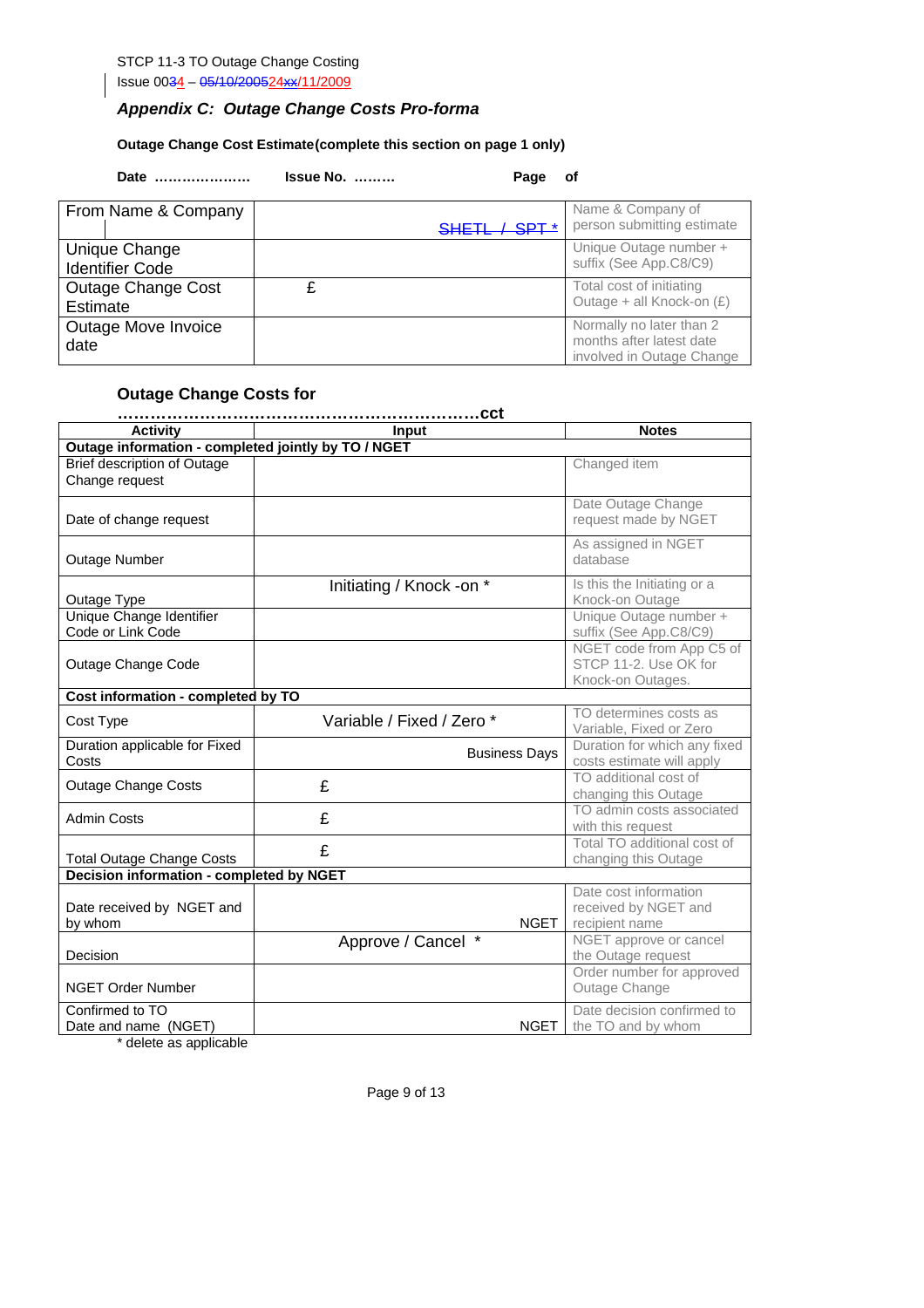#### *Appendix D: Guidance to completing pro-forma*

- D.1 The pro-forma is in two parts, the Outage Change Cost Estimate and the Outage Change Costs. The Outage Change Cost Estimate need only be completed once for the total costs involved for the initiating Outage plus identified Knock-on Outages. An Outage Change Costs section shall, where practicable, be completed for the initiating Outage and for each Knock-on Outage.
- D.2 The Outage Change Cost Estimate can only be completed when the individual Outage Change Costs for the initiating Outage and any identified Knock-on Outages have been completed. The initial Outage Change Cost Estimate shall be Issue number 1.
- D.3 Where only a single Outage Change request is involved (i.e. no Knock-on Outages) the single pro-forma sheet can be used to record all the details of the initiating Outage Change request.
- D.4 Where more than one Outage Change is involved a number of the pro-forma sheets may be required. The first page should be used to record the Outage Change Cost Estimate for all the Outages involved and the Outage Change Costs for the initiating Outage. Where practicable a further sheet should be used for recording Outage Change Cost for each Knock-on Outage and on these the Outage Change Cost Estimate section may be left blank except for the Unique Change Identifier Code.
- D.5 Where it is not practicable to provide separate Outage Change Costs for the initiating and Knock-on Outages a total Outage Change Cost Estimate will be shown on the first page of the submission. However, an Outage Change Costs section shall still be completed for each Outage Change and the Cost Information sub-section shall indicate the cost type as zero except for the initiating Outage which will indicate the total Outage costs of initiating plus any Knock-on Outages.
- D.6 When making an Outage Change request NGET shall indicate the reason for change using the Outage code applicable to the initiating Outage. All Knock-on Outages from an NGET initiated change shall have an Outage Change Code of 'OK' in accordance with STCP 11-2 Appendix C5.(See example in Appendix D2.)
- D.7 Where a change request affects another TO (irrespective of if it is an NGET or TO initiated change) NGET will liase with the affected TO and agree the Outage Change Codes as 'KO'. In this case all affected TO changes will be considered as Knock-on Outages. (See example in Appendix D1).
- D.8 The Unique Change Identifier Code applied to the initiating Outage will be made up of the Outage number as used in the NGET Outage Database plus a two letter suffix. The two letter suffix shall be assigned by the TO at the time of the request, starting with AA for each new Outage request. This Unique Change Identifier Code will be applied to the initiating Outage and as the Link Code to all Knock-on Outages.
- D.9 If the same Outage is subsequently involved in a further change the two letter suffix will be incremented (e.g. to AB then AC etc.) and this will form the Link Code to any Knock-on Outages.
- D.10 Where further Knock-on Outages are identified following an Outage Change Estimate submission then NGET shall request that the TO revise the Outage Change Cost Estimate. The Issue number of the revised estimate shall also be incremented.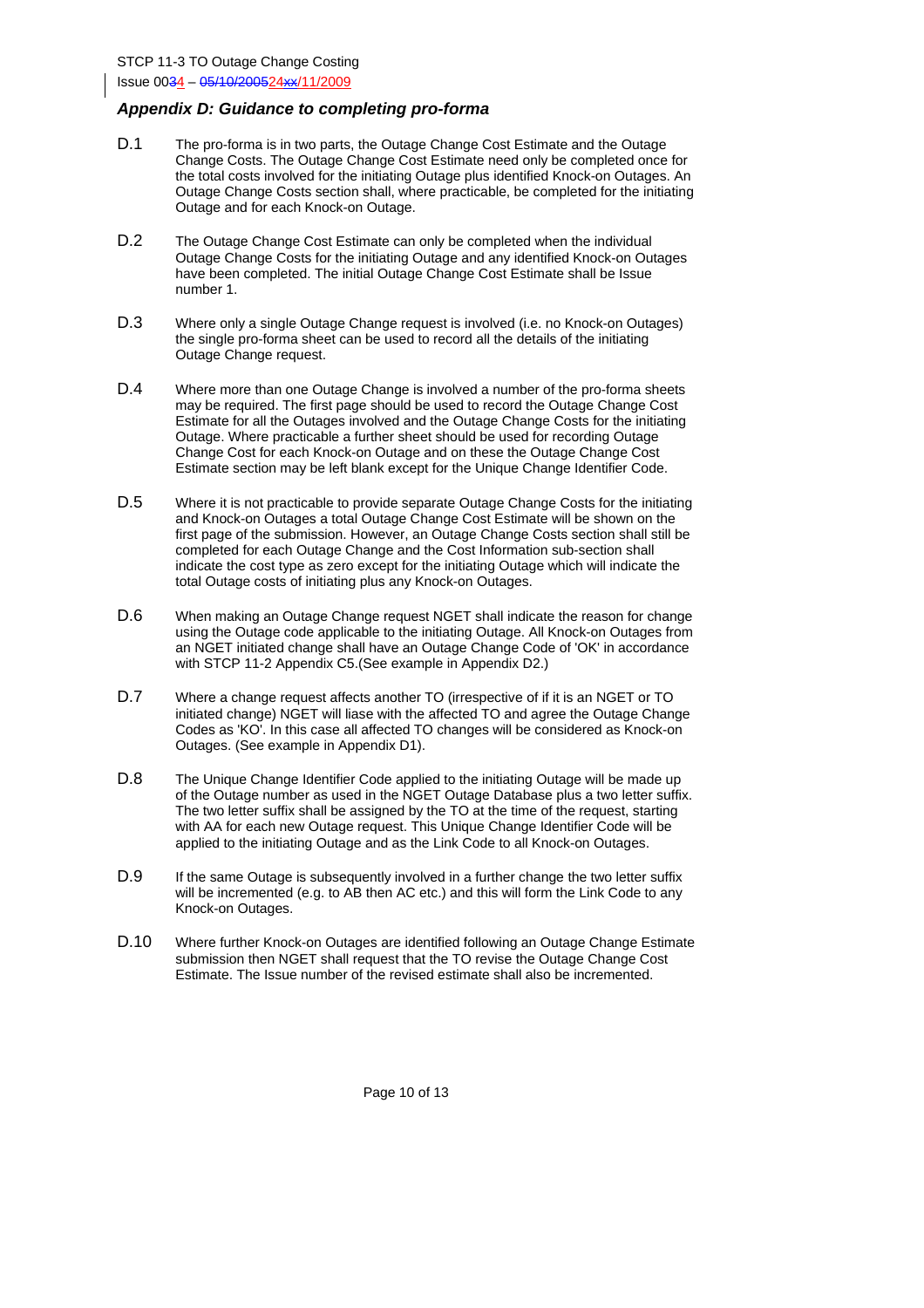### *Appendix E1*

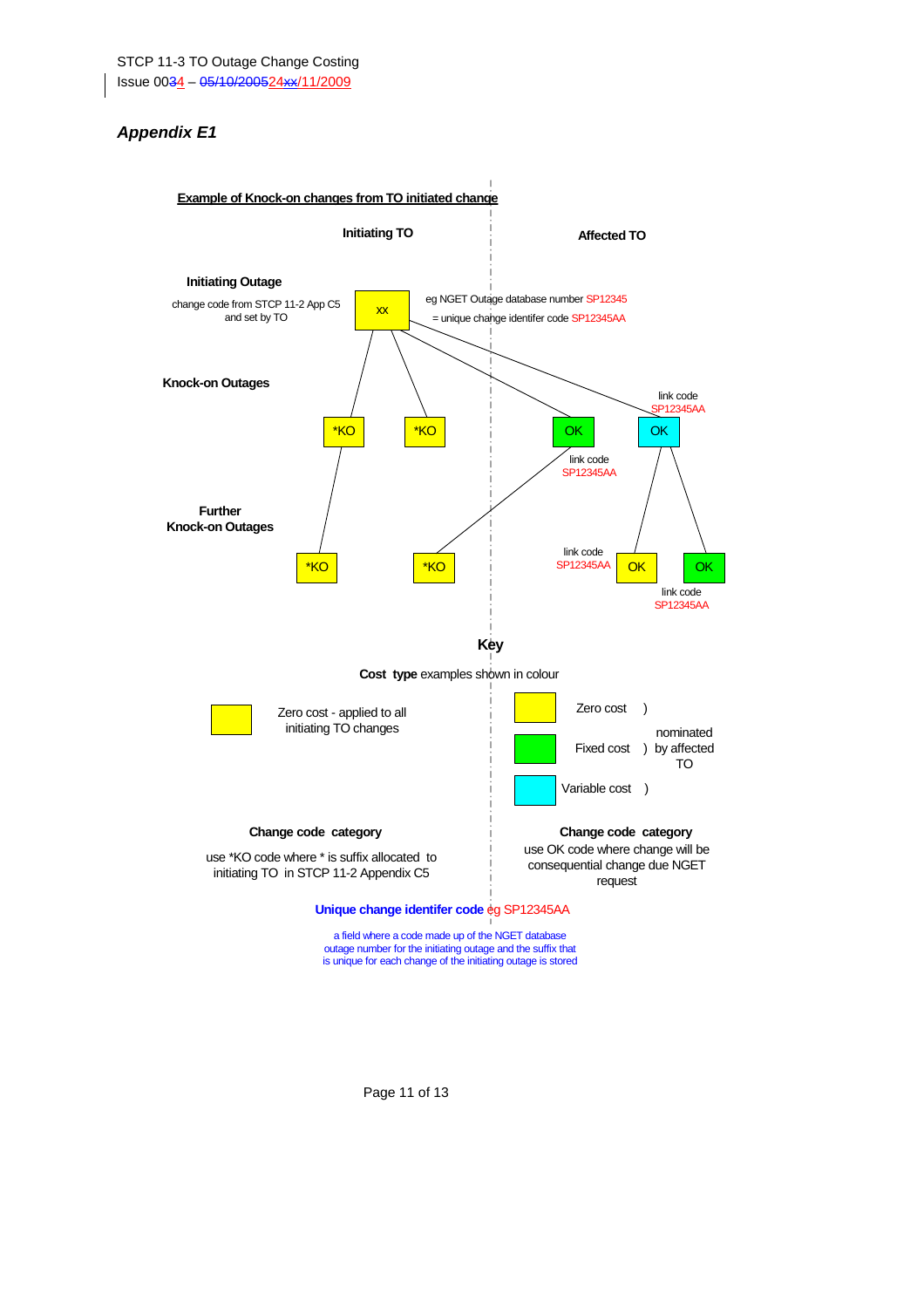#### **Appendix E2**

#### **Example of Knock-on changes from NGET initiated change**



Page 12 of 13